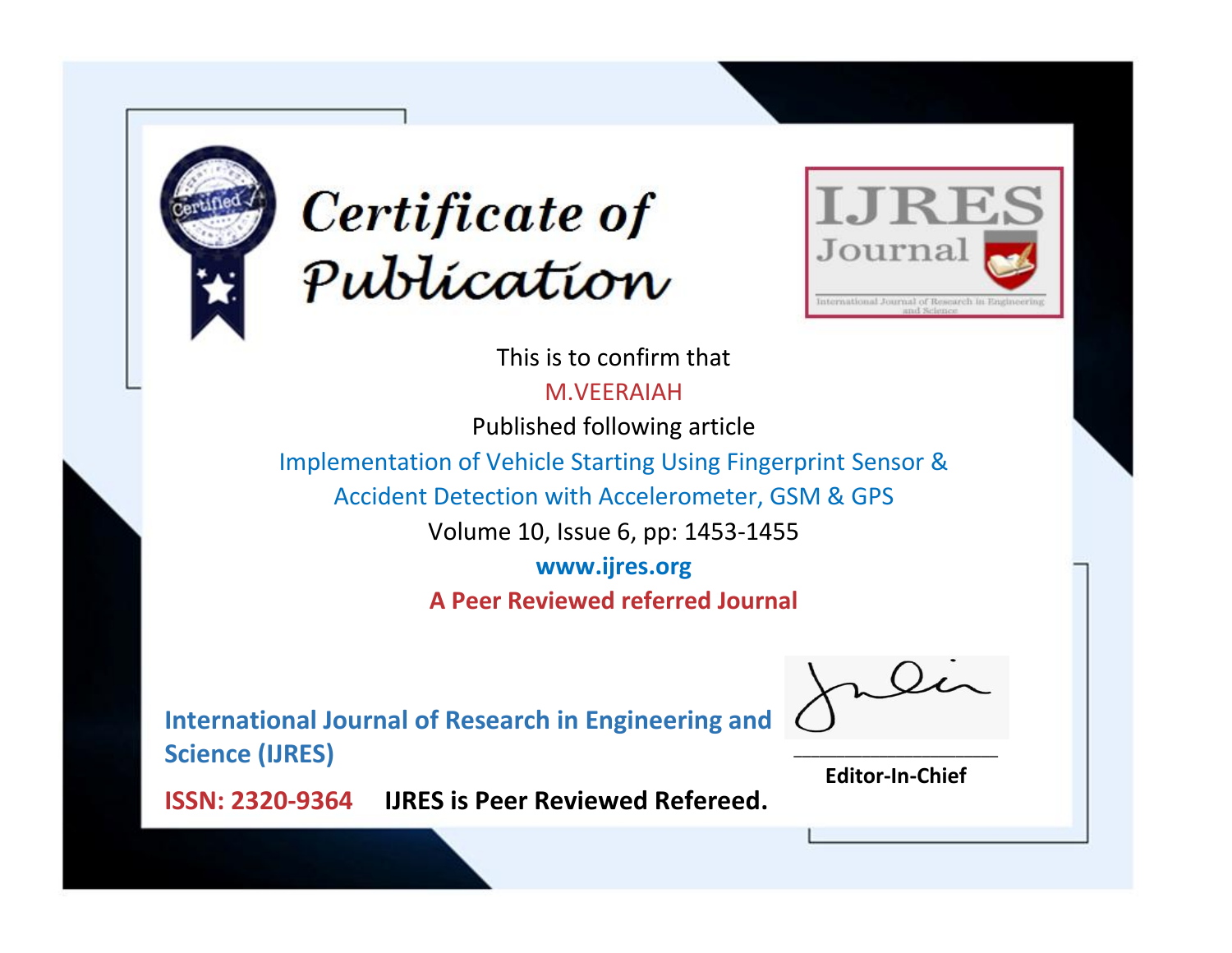



This is to confirm that

B.NANDINI

Published following article

Implementation of Vehicle Starting Using Fingerprint Sensor &

Accident Detection with Accelerometer, GSM & GPS

Volume 10, Issue 6, pp: 1453-1455

**www.ijres.org**

**A Peer Reviewed referred Journal**

**International Journal of Research in Engineering and Science (IJRES)**

\_\_\_\_\_\_\_\_\_\_\_\_\_\_\_\_\_\_\_\_\_\_\_\_ **Editor-In-Chief**

**Journal.**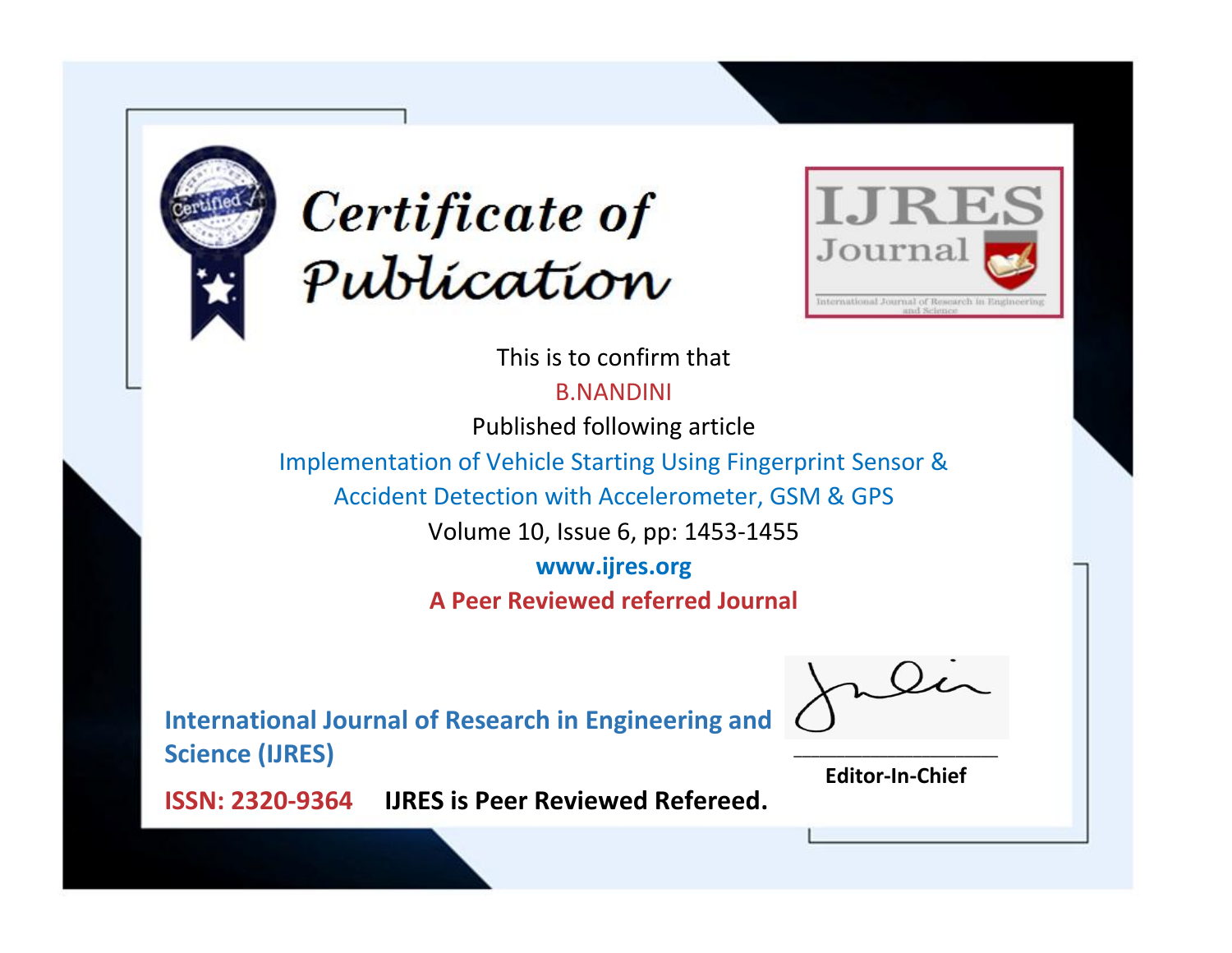



This is to confirm that P.KOTESWARA RAO

Published following article

Implementation of Vehicle Starting Using Fingerprint Sensor &

Accident Detection with Accelerometer, GSM & GPS

Volume 10, Issue 6, pp: 1453-1455

**www.ijres.org**

**A Peer Reviewed referred Journal**

**International Journal of Research in Engineering and Science (IJRES)**

\_\_\_\_\_\_\_\_\_\_\_\_\_\_\_\_\_\_\_\_\_\_\_\_ **Editor-In-Chief**

**Journal.**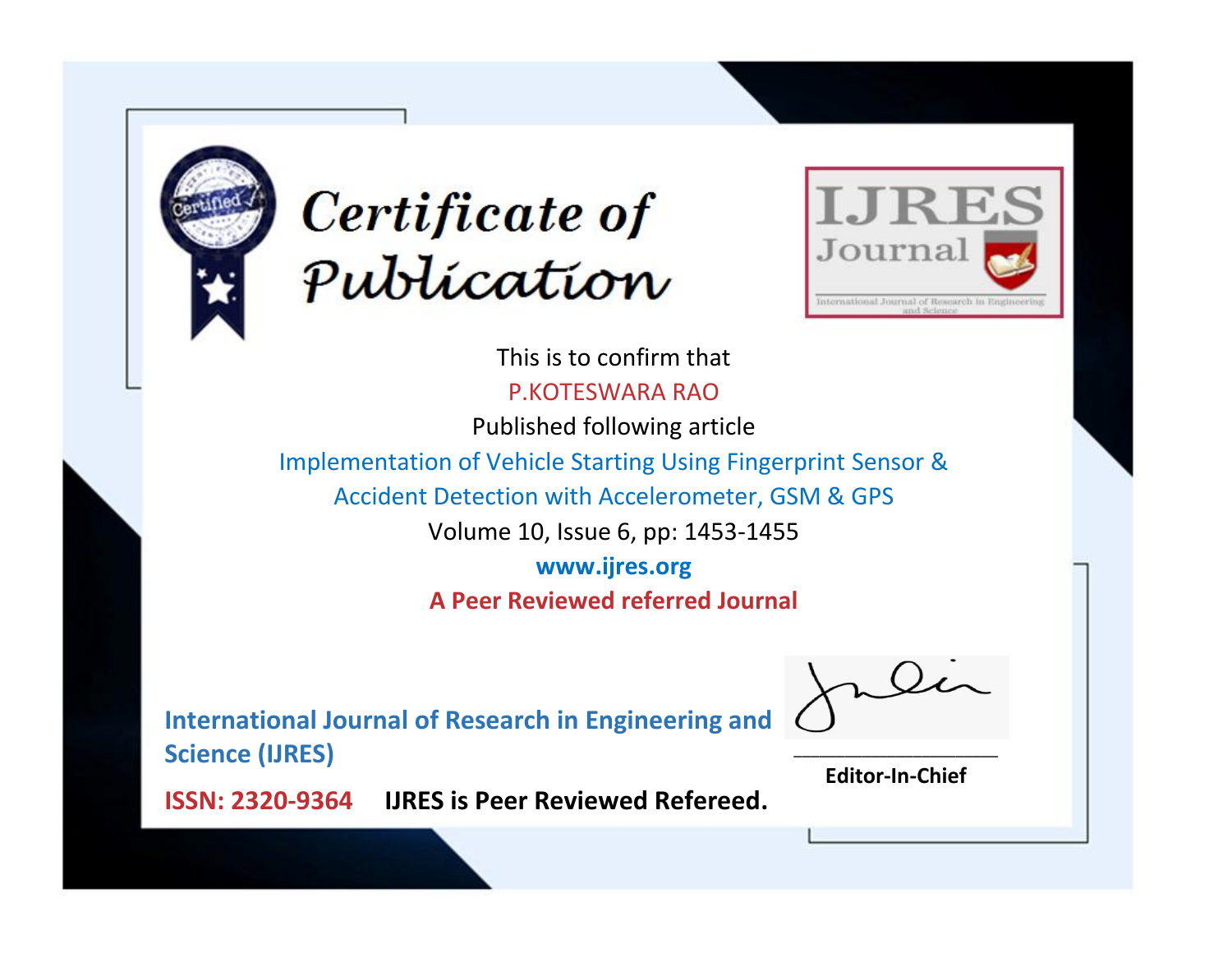



This is to confirm that M.JASWANTH

Published following article

Implementation of Vehicle Starting Using Fingerprint Sensor &

Accident Detection with Accelerometer, GSM & GPS

Volume 10, Issue 6, pp: 1453-1455

**www.ijres.org**

**A Peer Reviewed referred Journal**

**International Journal of Research in Engineering and Science (IJRES)**

\_\_\_\_\_\_\_\_\_\_\_\_\_\_\_\_\_\_\_\_\_\_\_\_ **Editor-In-Chief**

**Journal.**